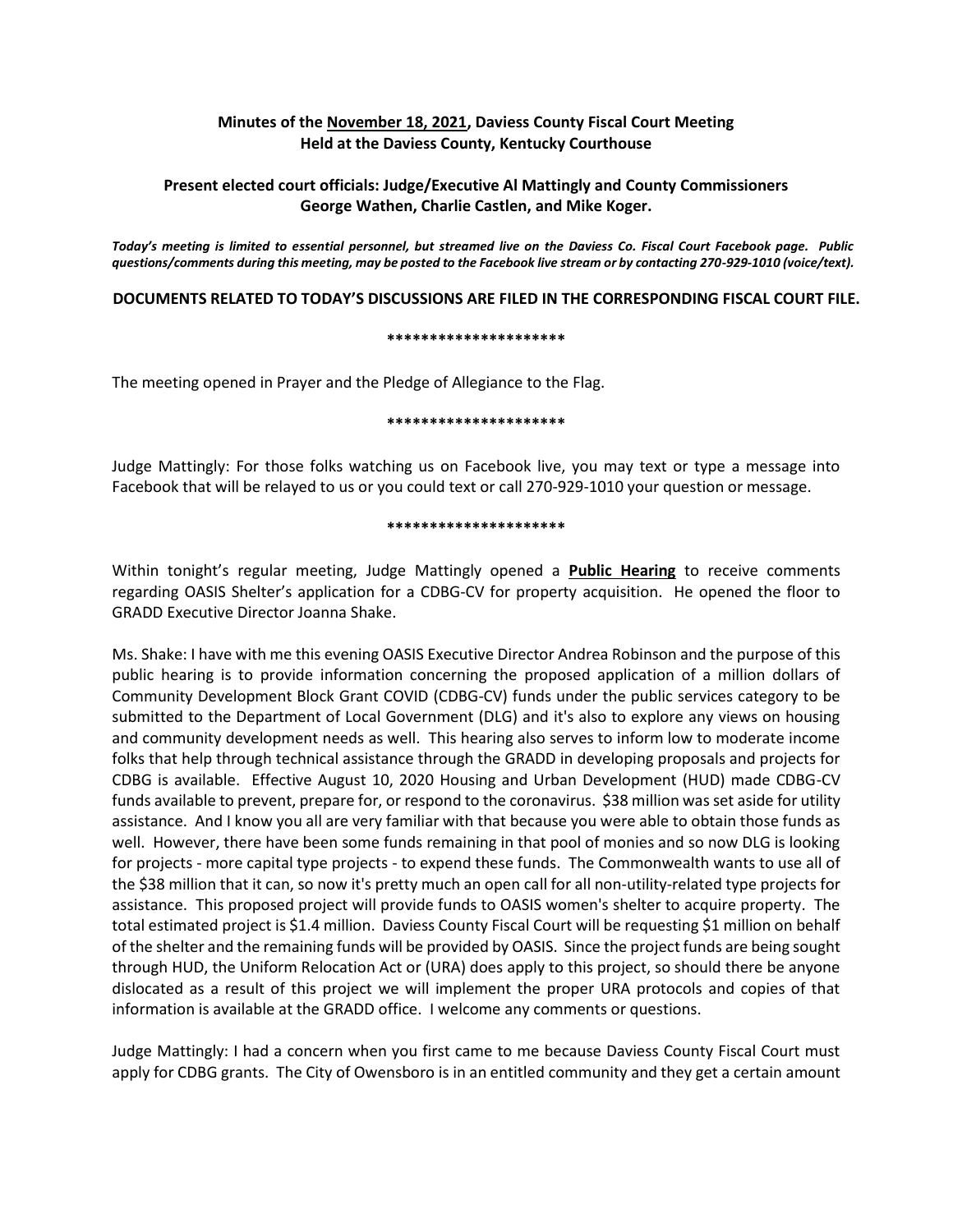every year and don't have to apply… Does this have any effect on our ability to apply of other CDBG funds?

Ms. Shake: It does not. Typically there could be threshold issues, but this is specifically for COVID related funds and this pot is separate from traditional CDBG funds.

Judge Mattingly: Also, when projects are inside of the corporate limits of the city the county is not allowed to use CDBG funds, but again this being the "CV" CDBG funds, I assume that is waived as well.

Ms. Shake: That is correct and because of the nature of the services with seven counties that's why they have waived that as well.

Judge Mattingly: I think anytime we have an opportunity to help OASIS do the job that they have done so well over the years that we should be happy and we are happy and willing participants.

Ms. Robinson: Thank you very much. Over the past 40 years, our shelter has been a very congregate operation and so that means everybody is in one mostly open space and because these dollars are specifically related to COVID-19 this project is going to allow us to provide non-congregate shelter, which means that our participants and our program residents will be able to be in their own individual units, which will not only prevent the spread of COVID-19, but it will also help provide them individualized space and decrease the risk of further trauma. Thank you for considering our application and supporting us in this process.

Judge Mattingly: I don't want to say this to beat anybody up, but the reason that you are looking to do this is that you are having to move from your current, city owned, location, as they intend to utilize that location for another application in the near future.

Ms. Robinson: We have been there for over 26 years. This was a little unexpected, but in the end, we believe it's going to benefit OASIS and our community.

Commissioner Castlen: What is your timetable on your move?

Ms. Robinson: We need to move pretty quickly. We have to be out by September 30, 2022. For a 65 bed facility, we are going to plan for and prepare to move in the Spring of 2022.

Without questions or comments from the public, said Public Hearing closed.

## **\*\*\*\*\*\*\*\*\*\*\*\*\*\*\*\*\*\*\*\*\***

County Treasurer Hendrix presented the Treasurer's Report for October 2021.

#### **\*\*\*\*\*\*\*\*\*\*\*\*\*\*\*\*\*\*\*\*\***

By a motion of Commissioner Wathen, seconded by Commissioner Castlen, the court considered for approval; Minutes of the November 8, 2021 Daviess County Fiscal Court meeting. **The vote was called and with all present members voting in favor, said motion passed.** 

#### **\*\*\*\*\*\*\*\*\*\*\*\*\*\*\*\*\*\*\*\*\***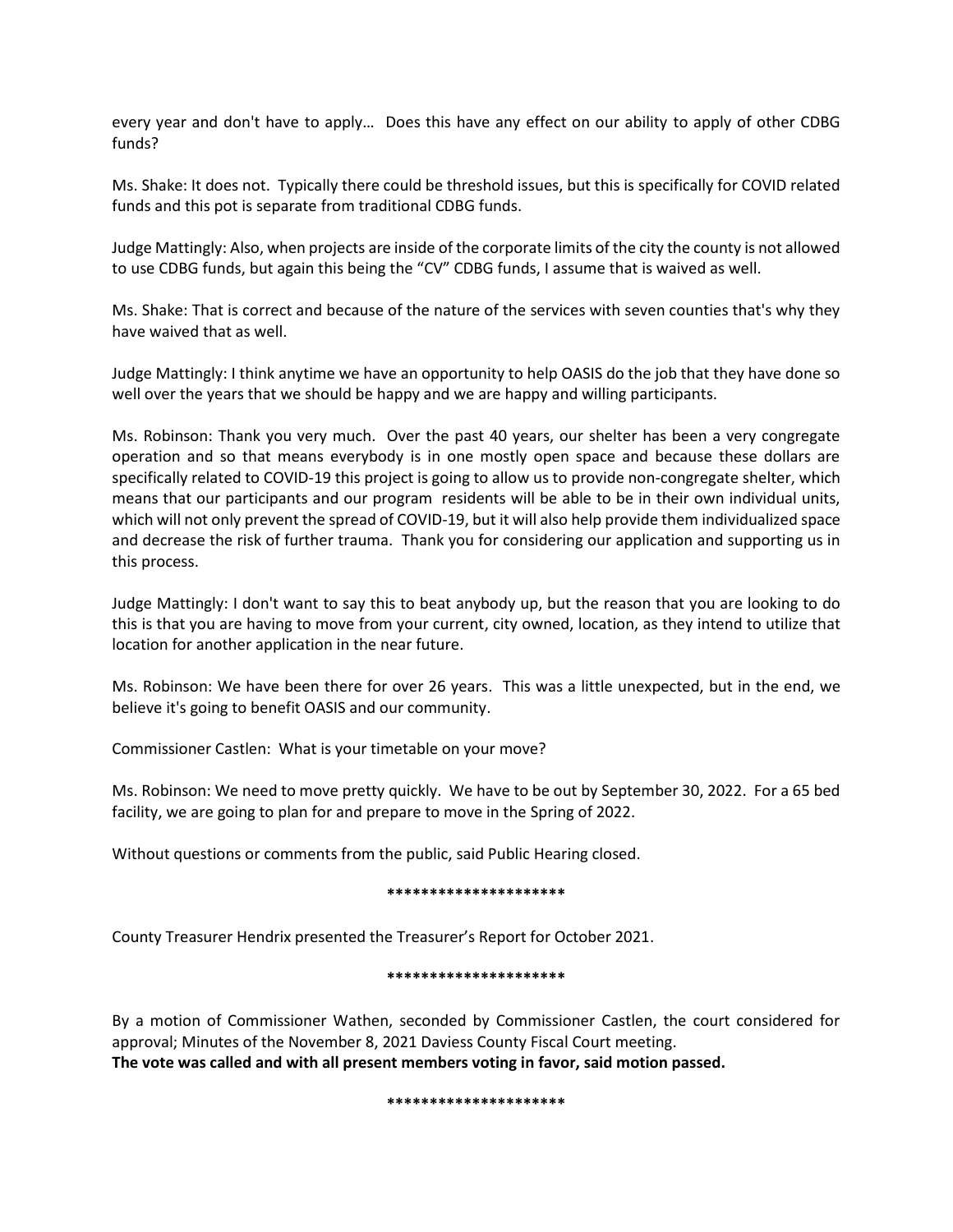By a motion of Commissioner Castlen, seconded by Commissioner Wathen, the court considered for approval; All Claims for All Departments.

**The vote was called and with all present members voting in favor, said motion passed.** 

### **\*\*\*\*\*\*\*\*\*\*\*\*\*\*\*\*\*\*\*\*\***

By a motion of Commissioner Wathen, seconded by Commissioner Castlen, the court considered for approval; Fund Transfers.

County Treasurer Hendrix:

- From the General Fund \$1,900,000 to the Road Fund
- From the General Fund \$1,300,000 to the Jail Fund
- From the Solid Waste Op. Fund \$852,000 to the Solid Waste Construction Fund

# **The vote was called and with all present members voting in favor, said motion passed.**

### **\*\*\*\*\*\*\*\*\*\*\*\*\*\*\*\*\*\*\*\*\***

By a motion of Commissioner Castlen, seconded by Commissioner Koger, the court considered for approval; Resolution 18-2021 – Applying for a CDBG-CV to assist OASIS with acquiring property.

# **The vote was called and with all present members voting in favor, said motion passed.**

## **\*\*\*\*\*\*\*\*\*\*\*\*\*\*\*\*\*\*\*\*\***

By a motion of Commissioner Wathen, seconded by Commissioner Castlen, the court considered for approval; Resolution 17-2021 and Agreement with KYTC regarding the Lyddane Bridge Road South Drainage Structure Replacement.

County Engineer Mark Brasher: This 80/20 funding Agreement relates to the replacement of the Lyddane Road South Bridge over Flat Lick Creek.

# **The vote was called and with all present members voting in favor, said motion passed.**

## **\*\*\*\*\*\*\*\*\*\*\*\*\*\*\*\*\*\*\*\*\***

By a motion of Commissioner Wathen, seconded by Commissioner Castlen, the court considered for approval; Professional Services Contract with AEI to Design the Lyddane Bridge Road South Bridge Replacement.

Mr. Brasher: This is the service contract that will conduct the design work for the replacement of the Lyddane Road South Bridge over Flat Lick Creek.

**The vote was called and with all present members voting in favor, said motion passed.**

**\*\*\*\*\*\*\*\*\*\*\*\*\*\*\*\*\*\*\*\*\***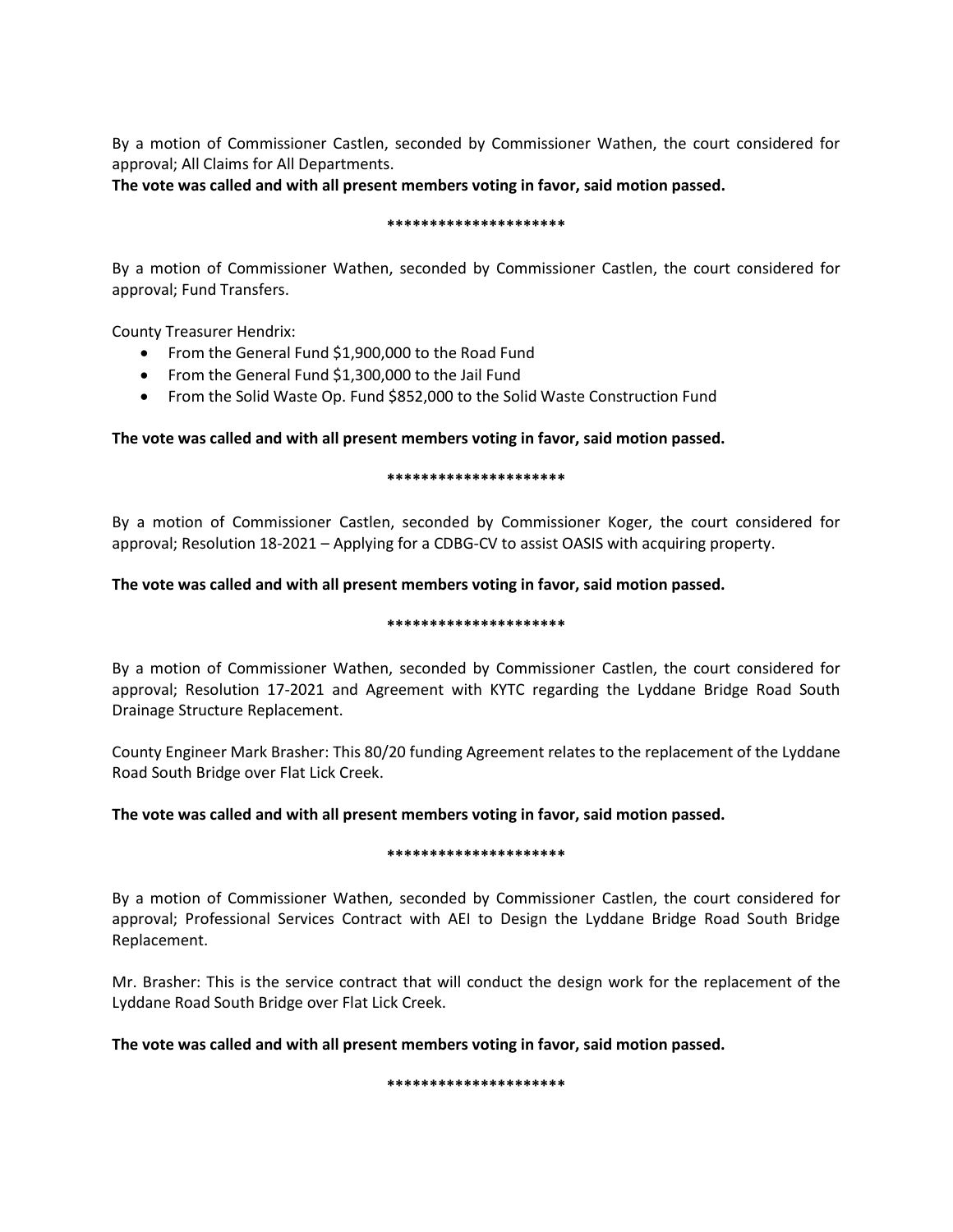By a motion of Commissioner Wathen, seconded by Commissioner Castlen, the court considered for approval; Change Order #1 from Q&S Enterprises for the Vet. Clinic Project – Employee Parking Lot.

Mr. Brasher: They started excavating for the parking lot and once they got down to grade they found that the subgrade is unsuitable - it's pumping and moving and not at a point where we would want to put rock and asphalt on it. They intend to undercut that area and stabilize it first before proceeding with fill material. I would recommend approval.

Commissioner Castlen: When they identify that it's unsuitable, that it's got motion in it, I assume they'll do that again. When they, as you call it, undercut it.

Mr. Brasher: Yes, sir.

Judge Mattingly: They will take it all the way down to stable. Well, if we can get away with 1% of the total contract being an add then we will be very fortunate.

### **\*\*\*\*\*\*\*\*\*\*\*\*\*\*\*\*\*\*\*\*\***

By a motion of Commissioner Koger, seconded by Commissioner Castlen, the court considered for approval; Award RFQ 40-2021: Kirtley Annex Office Renovation as recommended:

Assistant County Treasurer Jordan Johnson: Daviess County Fiscal Court received three (3) responsive quotes for the renovation of specified areas of the Robert M. Kirtley Judicial Annex for the Daviess County Attorney's Office. Lanham Brothers is the lowest and best evaluated quote received, having no exceptions to the specifications. It is our recommendation to pursue the lowest and best evaluated quote submitted by Lanham Brothers for \$13,943.

**The vote was called and with all present members voting in favor, said motion passed.**

## **\*\*\*\*\*\*\*\*\*\*\*\*\*\*\*\*\*\*\*\*\***

By a motion of Commissioner Wathen, seconded by Commissioner Castlen, the court considered for approval; Surety Bond Release for Woodland Ridge Subdivision Unit 4 – Sidewalks.

**The vote was called and with all present members voting in favor, said motion passed.**

## **\*\*\*\*\*\*\*\*\*\*\*\*\*\*\*\*\*\*\*\*\***

By a motion of Commissioner Wathen, seconded by Commissioner Castlen, the court considered for approval; Hire Dakoma Carbon as Solid Waste Laborer eff. upon successful completion of pre-employment screening.

David Smith: The court decided to add this position for this budget year due to the effects that COVID-19 has had on our solid waste labor situation. Inmate labor at the landfill was removed, which had already been significantly decreasing for some time and we started to depend more heavily on temporary employees, which by its nature, is not typically the most dependable. We found that a good number of temporary labor workers at the landfill were unreliable in this position. The work is outside in all weather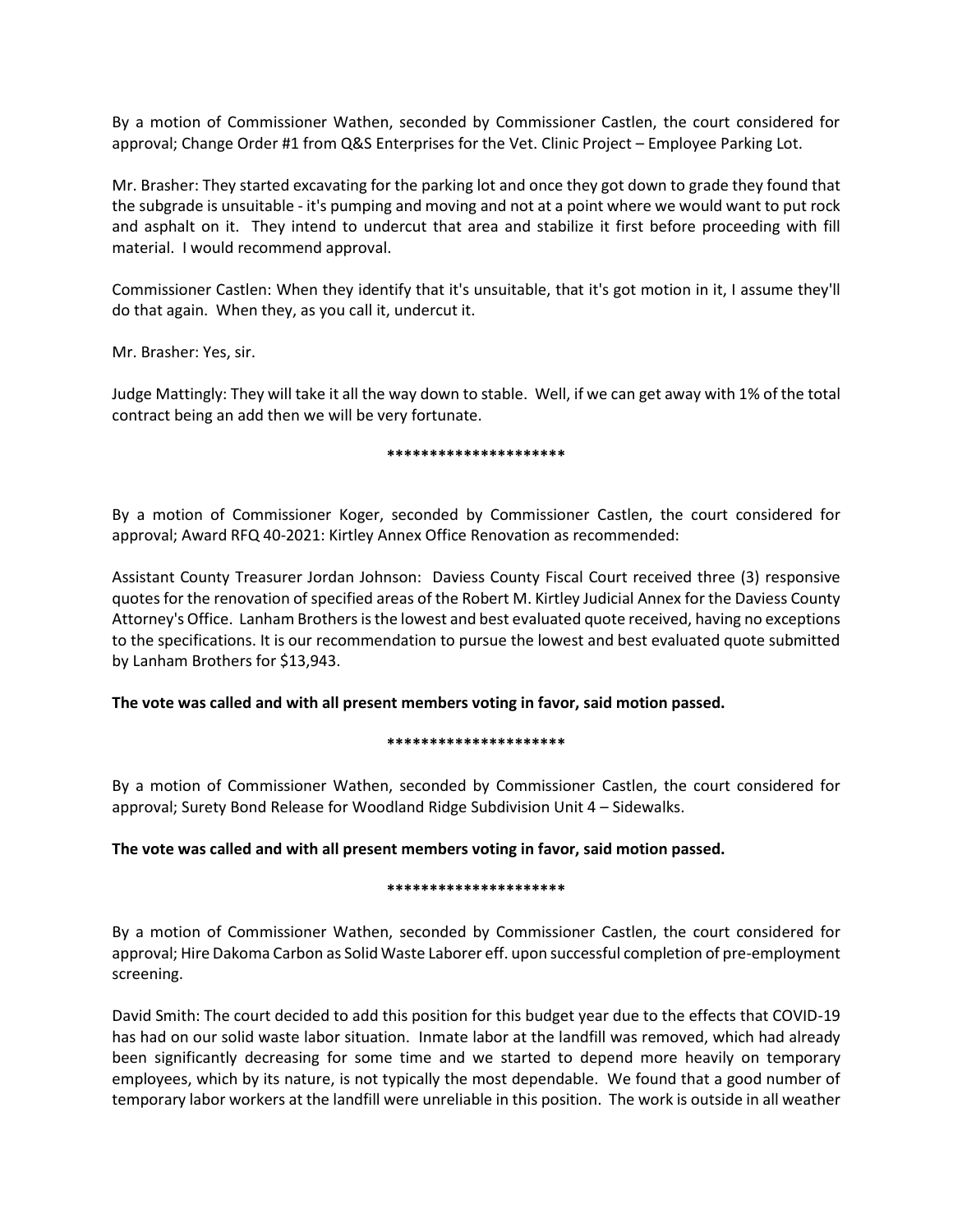conditions and most have to drive 20 or more miles just to get there. The employee turnover is extremely high and a lot of times they quit without proving any notice. The department head met with the Judge and received approval for this position to replace one of the temp. workers we are currently hiring. Mr. Carbon and one other person were interviewed. Mr. Carbon has been a temp. worker for some time now and has been doing a good job.

# **The vote was called and with all present members voting in favor, said motion passed.**

**\*\*\*\*\*\*\*\*\*\*\*\*\*\*\*\*\*\*\*\*\***

By a motion of Commissioner Koger, seconded by Commissioner Wathen, the court considered for approval; Solid Waste Administrative Assistant Job Description.

Mr. Smith: This is a new position and we will seek to fill this position very soon. Although this is an unbudgeted item, the department head did make it a request at the beginning of the year during the budget cycle, but the Judge asked that we put it on the list and decide on it later. This past summer and into fall we have become to have a much bigger problem filling backups for our scale houses. As you all are familiar, we have two scale workers. One at the transfer station and one at the landfill. They are open five and a half days a week. We have a scale operator in Henderson and that makes six days a week of coverage that we have to have and it has become more and more difficult between vacation and sick days, including necessary 2-week COVID-19 quarantines. Additionally, we have been blessed that we have had an employee who has worked for the county for almost 30 years and worked all 5 ½ days of the week but who is now starting to take some of his well-earned vacation days. His position is extremely vital and with him being gone more frequently, someone there as a backup is necessary. Another example of need is I get a call at 5:30 in the morning from the Henderson scale operator and they say they are sick and can't come to work that day. It just causes a heck of a scramble. I then go through the list of the available people and as of course as it turns out, one of our full-time people is on vacation already and so it just causes a domino of it being very difficult to fill it. This job will do that because I'm sure you understand. As Commissioner Wathen and I talked, you are not going to be able to find someone willing to work parttime on-call. You are just not going to find it. This job will do this position. We will work them regularly in the scale houses because this is something you have to keep your skills up with, but then also, they will provide other administrative work within the Solid Waste Department. The landfill doesn't have an administrative assistant, so all paperwork, all purchase orders, all accident reports, any training that has to be done, all scheduled by the managers, etc.

**The vote was called and with all present members voting in favor, said motion passed.**

# **\*\*\*\*\*\*\*\*\*\*\*\*\*\*\*\*\*\*\*\*\***

By a motion of Commissioner Wathen, seconded by Commissioner Castlen, the court considered for approval; Appoint Wade Jenkins (Cathy Switzer S5T) #12.5.2021 to the Paradise Regional Industrial Park Board; for the 4-year TERM: 12/1/21 – 12/1/2025.

**The vote was called and with all present members voting in favor, said motion passed.**

**\*\*\*\*\*\*\*\*\*\*\*\*\*\*\*\*\*\*\*\*\***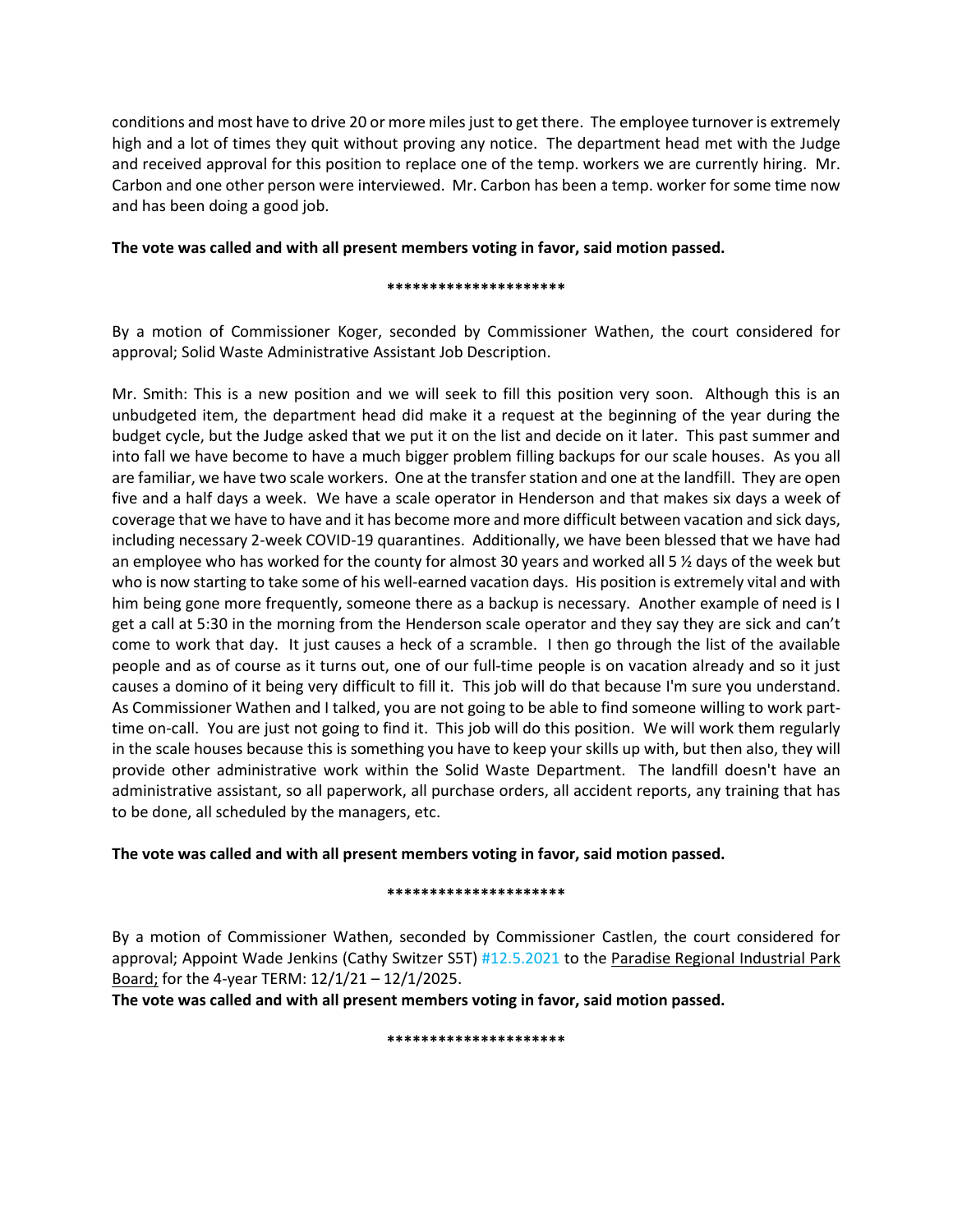By a motion of Commissioner Wathen, seconded by Commissioner Koger, the court considered for approval; Reappoint Aaron Wilson (S2T) #12.6.2021 and Appoint Lisa Castlen (Jonas Billingsley S2T) #12.7.2021 to the OASIS Board for the 3-year TERM: 12/1/2021 – 12/1/2024.

**The vote was called, Commissioner Castlen abstained, and with all other present members voting in favor, said motion passed.**

#### **\*\*\*\*\*\*\*\*\*\*\*\*\*\*\*\*\*\*\*\*\***

**No Other Business was considered.** 

### **\*\*\*\*\*\*\*\*\*\*\*\*\*\*\*\*\*\*\*\*\***

# **Public Comments:**

Someone on Facebook live asked about the Panther Creek Fire Tower. Judge Mattingly noted that the tower had been taken down for some time now and explained that to repair the tower was going to cost 2/3 of the Parks Department's repairs budget for the year and the court thought it better to spend that money on other things.

Another person on Facebook asked about the road condition on Kelley Cemetery Road. \*(Judge addressed the issue below).

### **\*\*\*\*\*\*\*\*\*\*\*\*\*\*\*\*\*\*\*\*\***

# **Comments:**

All Court members wished the public a Happy and Safe Thanksgiving Holiday.

Commissioner Wathen invited all to the Christmas at Panther Creek Light Show, which begins next Friday.

Judge Mattingly: Yesterday, court members took part in the dedication of a portrait to Moneta Sleet, Jr. Mr. Sleet was a native son of Daviess County and a very prominent photo journalist who won a Pulitzer Prize in 1968 for a picture he took of Coretta King at her father's funeral service. Daviess County Fiscal Court will provide funds for a multi-phase celebration and dedication of Mr. Sleet's life that will take place over the next couple of years.

Judge Mattingly: There is a group of citizens, very civic-minded citizens, who have started organizing an alternative to the Christmas parade that's typically held and I understand it may be held this Saturday, but for those interested, stay tuned to social media and other news outlets.

Judge Mattingly: This evening at 7:00 p.m. there will be an online meeting to discuss Kelly Cemetery Road. A lot of interest in what's going on out on there has occurred since our announcement of conducting an adventure park study. A lot of residents out there were concerned about the shape that that road is in and the County Engineer will briefly review that topic for us now.

Mr. Brasher: It appears that over the last winter or early spring, some heavy vehicles may have been driving that road causing it to break down. Large commercial trucks like logging, coal, or agricultural equipment can have very devastating effects on roadways especially during the colder seasons. Regardless, we are aware that the road is in need of repair. It is currently in rock because we have just undercut it and next week, we hope to have a paving crew out there to pave that section that has rock.